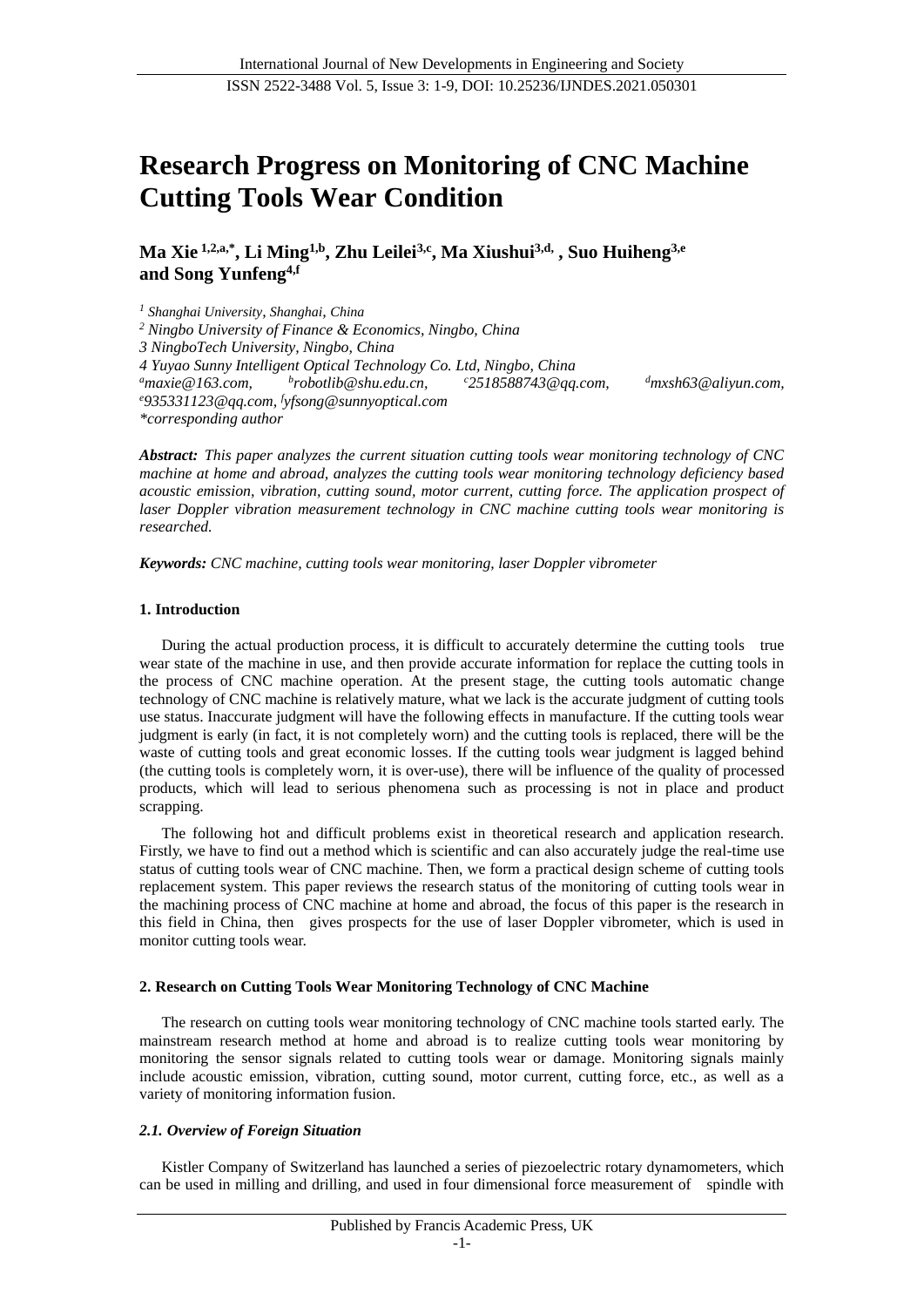#### speed up to 20000rpm[1].

Totis G et al. integrated a Kistler three dimensional force sensor behind each cutting tools tooth of the milling cutting tools to measure the three dimensional cutting force received by each cutting tools tooth in the milling process[2].

Based on PVDF piezoelectric film sensor, Lei Ma and his partner of Georgia Institute of technology developed a low cost sensing cutting tools handle that can measure radial force and torque in two directions. By arranging three PVDF piezoelectric around the cutting tools rod, the X and Y forces in the milling process can be measured[3].

Based on the strain force sensor, Pro-micron Company of Germany has developed SPIKE series (Sensory Tool Holder), which can not only measure the information of axial force, torque and two-way bending moment, but also measure the temperature information in the cutting process. It is suitable for the measurement of force and other information when the spindle speed is up to 18000rpm[4].

Ryo Matsuda et al. in Japan integrated an acceleration sensor on the milling tool handle and embedded a micro thermocouple at the tool tip to realize the simultaneous acquisition of cutting vibration and cutting temperature signals[5].

#### *2.2. Overview of Domestic Research*

Based on multi-feature analysis of acoustic emission signals, Guan Shan and his partner studied the prediction of cutting tools wear under change cutting conditions. According to the cutting experimental data, empirical mode decomposition, high order spectral analysis and wavelet transform are introduced into cutting tools wear feature extraction, and a cutting tools wear prediction method based on multifractal detrended wave analysis and least squares support vector machine acoustic emission signal multi feature analysis and fusion is proposed. They used MF-DFA (Multifractal detrended Analysis) to process the acoustic emission signals of cutting tools wear after denoising, the changes of multifractal spectrum parameters in different wear stages are analyzed, and the multifractal spectrum parameters that can sensitively represent the tool wear state are selected. The tool-wear status recognition is performed using the LS-SVM (Least Square Support Vector Machine) algorithm, the support vector machine algorithm and the neural network algorithm are compared to the cutting tools wear status identification, and the cutting tools wear monitoring system based on digital signal processing is developed. This system has a high-speed USB interface, which can upload the field data to the computer in time for data processing, and realize the monitoring cutting tools wear state under different machining methods. The system has strong universality, and can be used to monitor the cutting tools condition of any machining method in theory. The developed cutting tools wear monitoring system can realize the prediction and alarm of cutting tools wear 10s in advance[6,7].

In addition, Guan shan et al. invented an algorithm based on image features and linear local tangent space alignment(LLTSA)to realize the monitoring of cutting tools wear status [8]. Firstly, the acoustic emission sensor is used to collect the acoustic emission signals during cutting, and the ensemble empirical mode decomposition(EEMD) algorithm is used to denoise the signals. Secondly, the S transform is used to analyze the noise reduction signal in time and frequency, and the time-frequency image is converted into contour gray map. The texture features of the image are extracted by gray level co-occurrence matrix algorithm, and then the extracted feature vectors are reduced in dimension and optimized by scatter matrix and LLTSA algorithm to obtain fused feature vectors. Finally, the discrete hidden Markov model of cutting tools wear status is trained by fusing feature vectors, and a classifier is established, so as to realize automatic monitoring and recognition of tool wear status. The method combines three processes of "signal noise reduction", "feature extraction and optimization" and "pattern recognition" to realize the monitoring of cutting tools wear status. However, its recognition accuracy and real-time performance are not described in detail in reference [8].

Zhang Kaifeng et al. chose acoustic emission sensor, microphones and current sensors as monitoring sensors for cutting tools wear status. Acoustic emission signal, cutting sound signal and current signal of machine cutting tools spindle motor are collected by orthogonal experiment. According to the characteristics of each sensor signal, different methods are selected for signal filtering and feature value extraction. For acoustic emission signals, wavelet packet transform is used to filter, and generalized fractal dimension method is used to extract generalized fractal dimension features of signals. For cutting acoustic signals, empirical mode decomposition method is used to filter, and Hilbert-Huang transform is used to extract signal features. For current signal, the wavelet packet transform method is used to construct the time-frequency matrix of wavelet packet reconstruction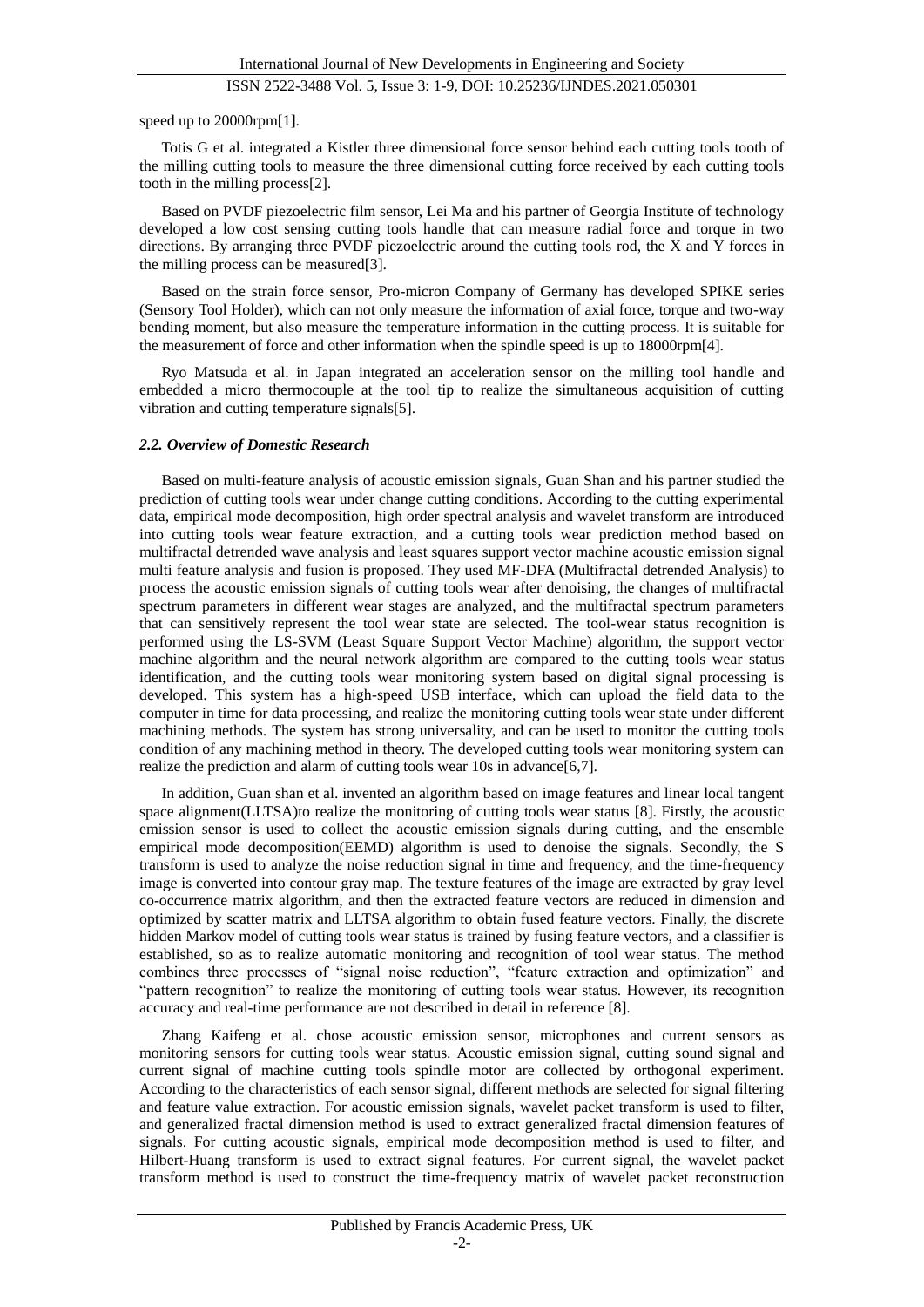coefficient, and the energy feature and singular value feature of wavelet packet are extracted by using this matrix. By comparing and analyzing support vector machine(SVM) with BP neural network and fuzzy neural network (FNN), the support vector machine model with better overall performance is selected as the feature layer fusion model of multi-sensor information and the decision layer fusion model to monitor the cutting tools wear status. By building an integrated model and designing an effective fusion method, the decision level fusion of multi-sensor information is realized. The fusion effect of different types of monitoring signals in decision-making layer is analyzed, and the monitoring effect of decision-making layer fusion is compared with that of using a single type of monitoring signal. It is proved that the fusion method of decision-making layer can realize the information complementation among different types of monitoring signals, The monitoring accuracy and reliability of the system have been improved by the decision making level fusion of multi-sensor information [9].

Chen Hongtao studied the identification and prediction of cutting tools wear state based on multi-parameter information fusion[10], and designed the test scheme. The life cycle information of cutting force, vibration, acoustic emission and cutting temperature in NC lathe work under different cutting conditions is collected in real time, and the total empirical mode decomposition (J-EEMD) algorithm under approximate joint diagonalization is adopted to extract the features of tool wear state. On the basis of neural network pattern recognition, the support vector machine algorithm is applied to identify the cutting tools wear status twice. Experimental results show that this method has good recognition rate and robustness.

Dong Hui selected acoustic emission signals as monitoring signals. used HHT(Hilbert-Huang Transform) analysis technology, combined with the best wavelet packet filtering pretreatment to monitor the cutting tools wear state, and selected the least squares support vector machine to identify the cutting tools wear state[11].

Nie Peng et al. developed a cutting tools tester [12], which includes acoustic emission sensor, preamplifier, signal conditioning module, signal processing module and display control module. The acoustic emission sensor is adsorbed on the cutting tools holder through the magnet of the housing, and its output end is connected to the preamplifier. The preamplifier is connected to the signal conditioning module by a signal cable, the output of the signal conditioning module is connected with the signal processing module, an expert database is established in the memory of the signal processing module, and the display control module is connected with the signal processing module by a serial communication cable. According to the characteristics of acoustic emission signal sources, the detector records the sound characteristics of different stages from sharp to damaged when between different cutting tools and different workpieces, and then establishes an expert database. By storing the expert database in the memory of the signal-processing module, it can identify the cutting tools wear when different machines cut different workpiece, and predict the cutting tools wear.

Sun Yanjie et al. aiming at the shortcomings of single sensor in monitoring cutting tools wear status, put forward the comprehensive utilization of acoustic sensing and force sensing, and used artificial neural network as a multi-sensor information fusion method to monitor cutting tools wear status[13]. The 45# steel tempering workpiece was milled on the vertical NC machining center, and the characteristic quantities related to cutting tools wear were detected by electret microphone and Kistler dynamometer, and the 6th, 7th and 8th order components of linear prediction cepstrum coefficient (LPCC) of milling acoustic signal characteristic quantities were obtained. The cutting forces in x and y directions and the moment around z axis were closely related to cutting tools wear. Taking these six features as the input signals of neural network, a multi-parameter fusion model of cutting tools wear monitoring is established by using BP algorithm with momentum gradient decline. After the training of neural network, the output value of neural network is basically consistent with the actual measured value, and the average error of the sample is 2.25%, and the variance is 3.29%, which indicates that the accuracy and stability of tool wear degree identification are improved after the fusion of cutting sound and cutting force.

Wang Xiaoqiang and others continuously monitor cutting tools wear based on hidden Markov model[14]. Compared with the classification and recognition of discrete cutting tools wear state, users prefer to get continuous cutting tools wear values, thus providing more accurate information for the final control process. In order to monitor the continuous cutting tools wear value, the vibration and acoustic emission signals which are easy to collect are used as monitoring signals, and the time domain features, frequency domain features and time-frequency domain features of the signals are extracted, from which the features sensitive to cutting tools wear are screened out, and the continuous wear value is obtained by hidden Markov model and probability calculation. By comparing the monitoring model using cutting force, acceleration and acoustic emission signals with the monitoring model using only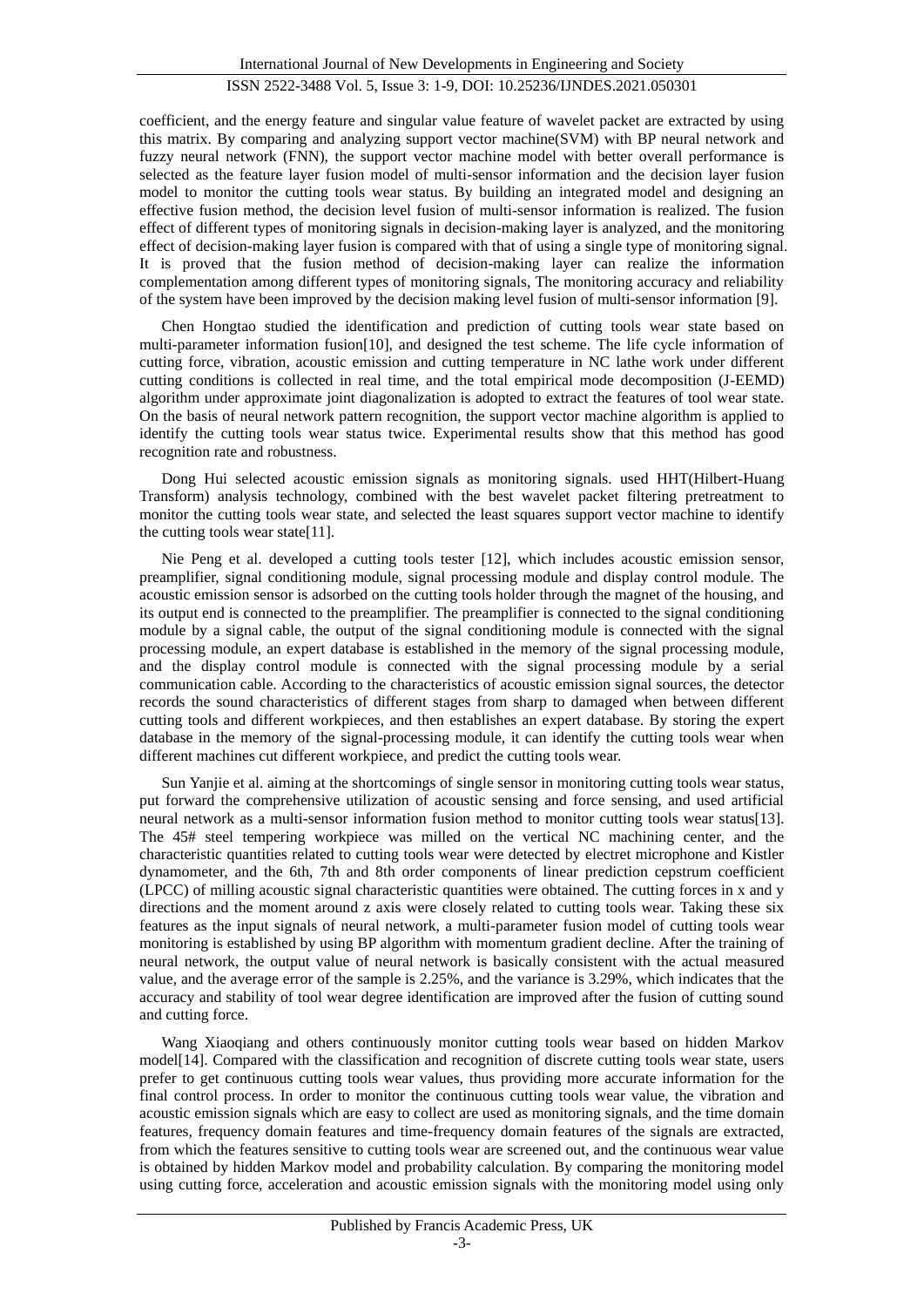acceleration and acoustic emission signals, the method that can accurately predict the cutting tools wear value without cutting force signals is found out.

Xu Yanwei et al. [15] set up a multi-information data acquisition system for cutting tools wear state of NC lathe by collecting acoustic emission and vibration acceleration signals, collected relevant data by orthogonal test method, and analyzed acoustic emission and vibration signals in NC cutting process under different cutting conditions and different cutting tools wear degrees. The wavelet packet decomposition method is used to extract the best characteristic frequency band of acoustic emission and vibration signals as the characteristic parameters of cutting tools wear identification. The BP neural network is used to fuse the acoustic emission and vibration signal characteristic information of cutting tools wear in NC cutting process, and the intelligent identification of cutting tools wear state in NC turning is studied.

Liu Chengying et al. established a monitoring system of cutting tools wear state based on acoustic emission. By collecting acoustic emission signals during machining, the amplitude, absolute value mean, root mean square and maximum value of square root were extracted as the time domain characteristic values reflecting tool wear[16]. Aiming at the shortcomings of artificial neural network, such as easy to fall into local minimum, difficult to determine the structure, slow learning convergence, etc., a cutting tools wear state recognition method based on Least Square Support Vector Machine (LS-SVM) is proposed. In view of the fact that the performance of LS-SVM depends on penalty factor and kernel parameters, particle swarm optimization (PSO) algorithm is used to automatically optimize the parameters of LS-SVM, and a PSO-optimized LS-SVM model is established to identify the cutting tools wear state. Compared with the LS-SVM recognition model, the optimized LS-SVM model has higher recognition rate.

Zhang Yanchao et al. selected GH4169 superalloy for milling experiment, and adopted dynamometer and vibration acceleration sensor to collect signals. Low-pass and band-pass filters are used to preprocess the signals, and the sensor signals when cutting tools really participate in cutting are intercepted. The multi-scale principal component analysis model is trained and tested by extracting time-domain and frequency-domain features to form a training sample set and a test sample set. The cutting tools wear monitoring information is displayed by the wear state control chart, and a set of intelligent on-line monitoring software based on virtual instrument technology is developed. The results show that the multi-scale principal component-monitoring model overcomes the shortcomings of the traditional pattern recognition method, has high monitoring accuracy, and is suitable for monitoring the cutting tools wear state of difficult to process materials[17].

Wang Guofeng et al. invented a cutting tools wear state monitoring method based on conditional random field model[18]. Through collecting acoustic emission signals in cutting process, preprocessing and extracting related features value, the extracted feature vectors are used as training samples and test samples of conditional random field model, and the obtained training samples are used to establish conditional random field model for monitoring cutting tools wear state. The test samples are input into the established model, and the corresponding cutting tools wear state is output, so that different cutting tools wear states can be accurately detected, and the cutting tools wear state can be predicted only by analyzing acoustic emission signals generated in cutting process.

Because the milling cuts discontinuously at high speed, the cutting tools wear is rapid and difficult to monitor, which seriously affects the machining accuracy and product quality of the workpiece. Lin Yang et al. put forward a new method for predicting the wear state of high-speed milling tools based on deep learning [19]. In this method, the energy distribution of milling force signals in different frequency bands is extracted by wavelet packet transform as the initial feature vector, unsupervised learning is used to learn the features of sparse self-coding network, and single-layer networks are stacked to form a deep neural network. Supervised learning is used to fine-tune the completely deep network, thus establishing a prediction model of the milling cutting tools wear.

Jiangsu SIGER Data Technology Co., Ltd. has developed SIGER cutting tools monitoring and management system[20], which monitors the state of the cutting tools in the whole cutting process by detecting the current variation of the spindle motor of the machine cutting tools under different cutting resistances. They adopts various optional measures such as sending stop signals, sending cutting tools broken information, warning with three-color lights, etc., and carries out preventive intervention and control in the production process, thus realizing real-time monitoring and analysis of the phenomena such as cutting tools breakage, wear and edge collapse.

Shanghai Zhanwan Information Technology Co., Ltd. has designed a targeted scene application algorithm for the general scenes, robot automatic welding, machining and other fields, which often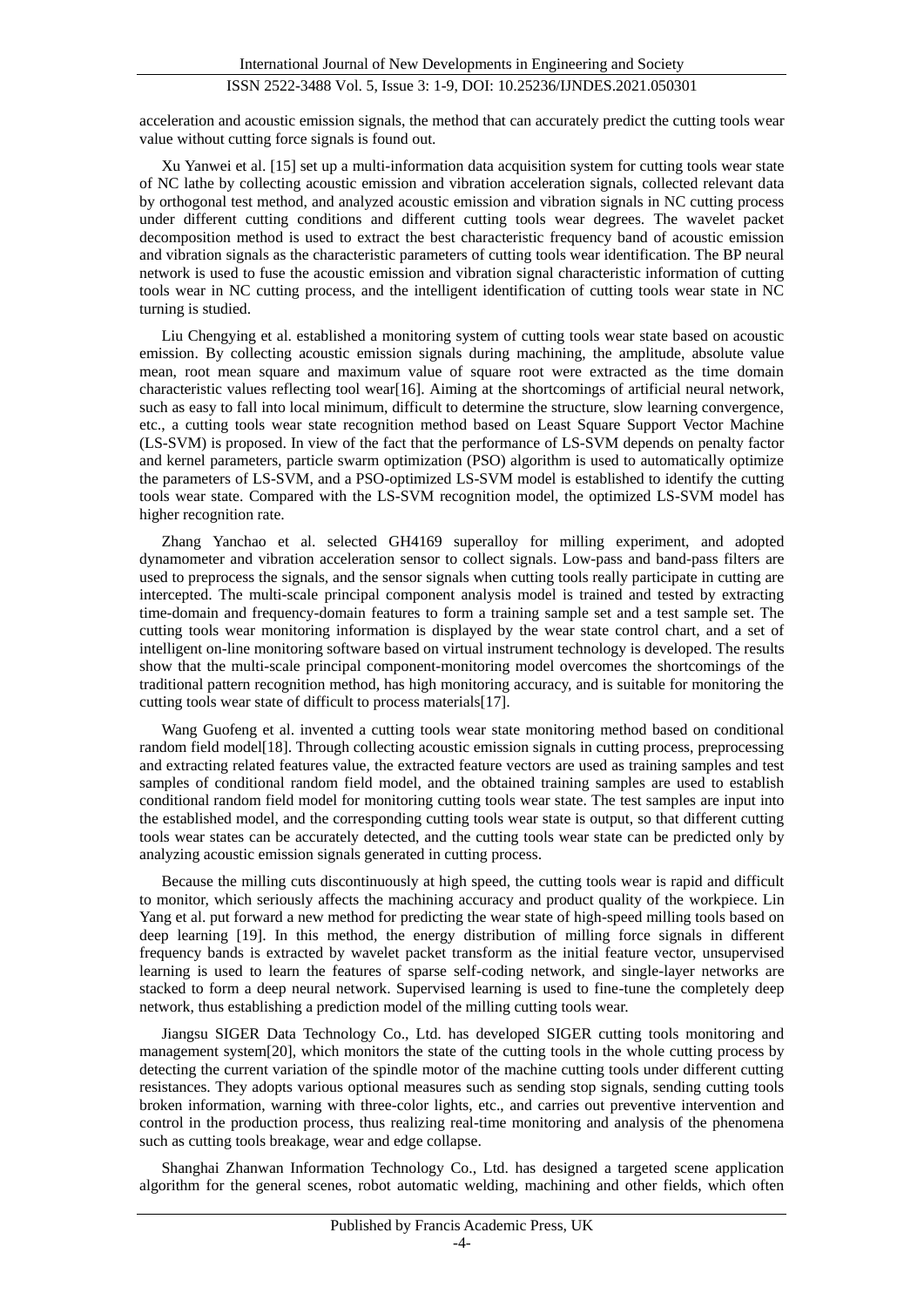encounter difficulties in statistics of output and production tempo, problems such as partial welding, air holes and insufficient penetration during welding, and the cases such as cutting tools chipping, cutting tools breakage and wear during machining. The algorithm function module can quickly configure the corresponding scene application algorithm for the problem, send it to the edge-computing gateway, and realize the real-time monitoring of the cutting tools wear state by artificial intelligence algorithm in the way of edge computing[21].

Lin Bing invented a cutting tools wear monitoring method based on the composite signal of current and acoustic emission. The method detects the current signal of spindle motor and acoustic emission signal of cutting tools wear state in cutting process, and processes and analyzes it based on the composite signal of current and acoustic emission, thus realizing the real-time monitoring of cutting tools wear state. The method adaptively acquires the cutting tools wear state characteristics in the current signal and acoustic emission signal of the cutting motor, fully excavates the cutting tool-wear state information in the current signal and acoustic emission signal of the acoustic cutting motor. By means of wavelet packet analysis, correlation analysis and principal component analysis, the feature information reflecting the current wear state of the tool is extracted adaptively, and the wear degree of the cutting tools is judged by analyzing the correlation between the feature and the initial wear state[22].

Fu Yulong studies the monitoring system of cutting tools wear condition based on multiple eigenvalues of power signal[23]. By comparing the physical signals appearing in the process of cutting tools wear, the spindle power signal is used to monitor the cutting tools wear condition, and the common cutting tools wear forms in parts processing are analyzed. On this basis, combined with the actual processing situation in the production site, the OPC(OLE for Process Control) server of the machine tool numerical control system is used to collect and monitor the power signal of the machine cutting tools spindle. Secondly, due to the fine division of NC program segments and insufficient data collected by individual NC program segments in the process of building the cutting tools wear monitoring system, the NC program segments are redivided. In order to improve the accuracy of cutting tools wear monitoring, the synchronization error between the threshold and the signal caused by frequency fluctuation is eliminated. Thirdly, according to the analysis of spindle power signal, eliminate noload power signal and additional load loss power signal, extract machine cutting tools cutting power directly related to tool wear, calculate the characteristic value of machine cutting tools cutting power signal, and reflect different characteristics of the signal through characteristic value, thus improving the accuracy of monitoring process. The dynamic weighted comprehensive evaluation method is used to construct a comprehensive evaluation model of cutting tools wear, and the cutting tools wear state is monitored. Fourthly, develop the cutting tools wear monitoring software. Design parts with various machining features, carry out actual machining, and verify the accuracy of the monitoring system. Through the analysis of spindle power signal and cutting tools wear form, the accuracy of cutting tools wear monitoring is improved. In addition, a cutting tools wear monitoring system is designed, which improves the automation degree and production safety of NC machining process.

To sum up, at present, the mainstream research method at home and abroad is to monitor the sensor signals related to cutting tools wear or breakage to realize cutting tools use state monitoring. The monitoring signals mainly include acoustic emission, acceleration, cutting sound, motor current, cutting force, etc. and the fusion of various monitoring information. Through support vector machine, wavelet transform, neural network, hidden Markov model, multi-scale analysis, deep learning and other methods, the monitoring signal sensor data processing and prediction model are established, and the wear recognition rate can reach more than 90%. However, in order to improve the use efficiency of coated cutting tools, it is necessary to judge the time point when the tool coating is worn out accurately to 0.5 second, so as to achieve compatibility with different tool change control systems of machine, and the existing research results need to be further deepened.

#### **3. Measurement of Milling Process Parameters Based Laser Vibrometer**

Laser Doppler vibration measurement method based on optical detector has the advantages of high precision and nondestructive [24]. In recent years, scholars at home and abroad have made some progress in precision measurement of bridge construction, precision machining and satellite antenna in aerospace field based on laser vibrometer.

Swagata Banerjee and others used vibration measurement to assess the vulnerability of bridge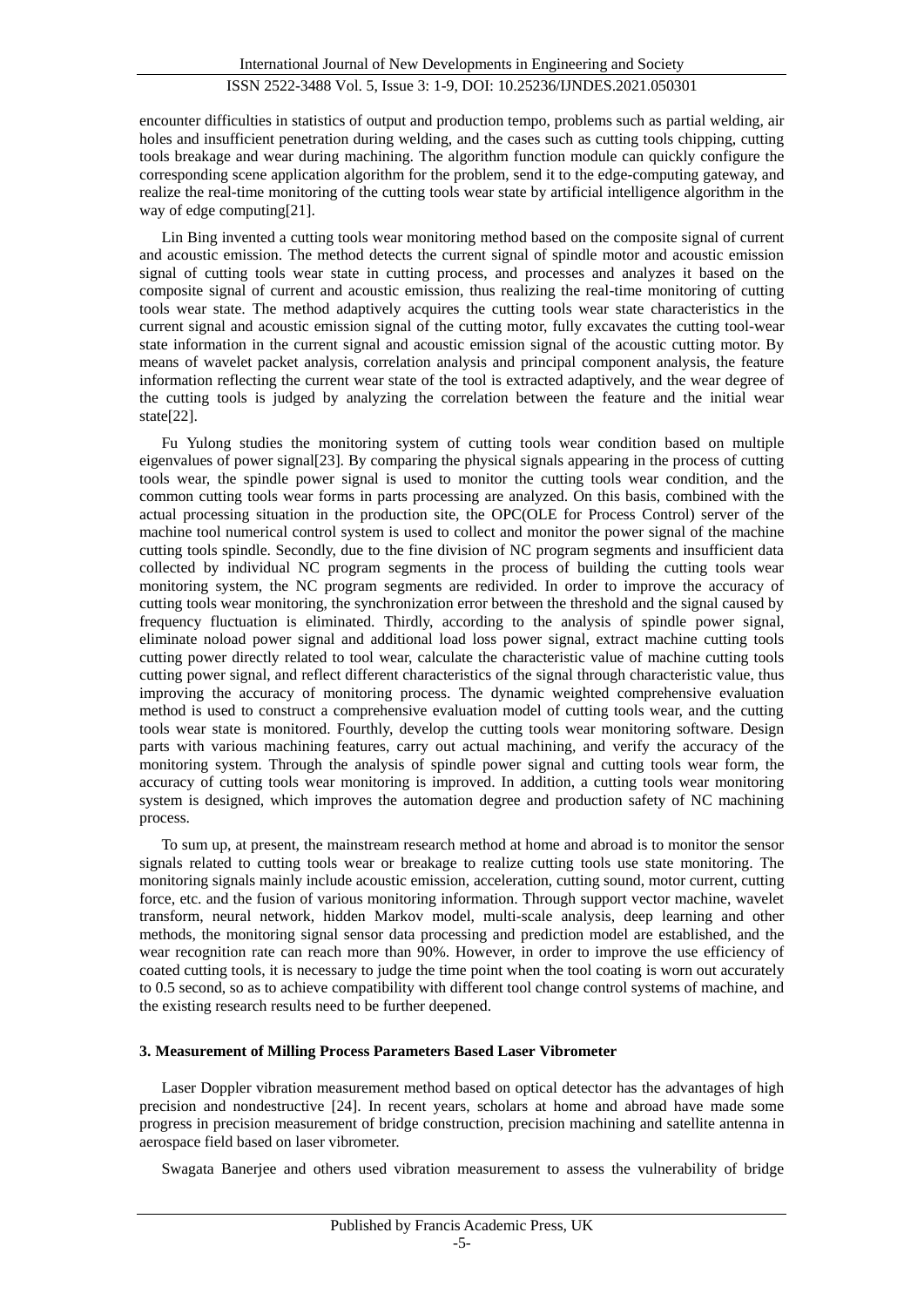structures[25]. Ben J. Halkon et al. used a laser vibrometer to measure the vibration angle (pitch and yaw) directly from the rotor[26]. Akira Maekawa et al. develop a non-contact measurement method for bending and torsional vibration of pressure piping systems using multiple laser displacement sensors[27]. Yarovoi L.K. et al. proposed a new method to reduce the influence of external conditions on laser Doppler vibration signals in the nanometer range[28].

Compared with the advanced level of foreign countries, the overall level of domestic laser vibration measurement technology is behind. In 2013, SUNNY GROUP CO., LTD and many other units jointly undertook the national major instrument special "R&D and industrialization of cross-scale laser Doppler vibrometer", and achieved expected results[29].

Liu Fan measured and studied the vibration characteristics of CNC machine tools based on laser Doppler vibration measurement technology[30].

Huang Juan et al. studied the error of the laser Doppler optical system in the measurement of the bending and torsional vibration of the rotating shaft, and proposed measures to control the error[31]. Zhang Shaobo et al. studied methods to improve the reliability of laser vibration measurement systems[32]. He Yuanrong et al. conducted a laser 3D measurement model and simulation analysis of a large steel building high-rise structure[33]

Based on the laser Doppler vibrometer, our group conducted a preliminary study on the cutting tools wear of the CNC milling machine. Figure 1 shows the time-domain and frequency-domain curves of the vibration signal at the cutting tools holder of the measured undamaged cutting tools, and Figure 2 shows the vibration signal time domain and frequency domain curves at the cutting tools holder of the measured damaged cutting tools. Comparing Figure 1 and Figure 2, it can be found that the time domain and frequency domain analysis of the laser Doppler vibration measurement signal can reflect the cutting tools wear status to a certain extent.



*Fig.1: Time-domain and frequency-domain curves of the vibration signal at the tool holder of the measured undamaged cutting tools.*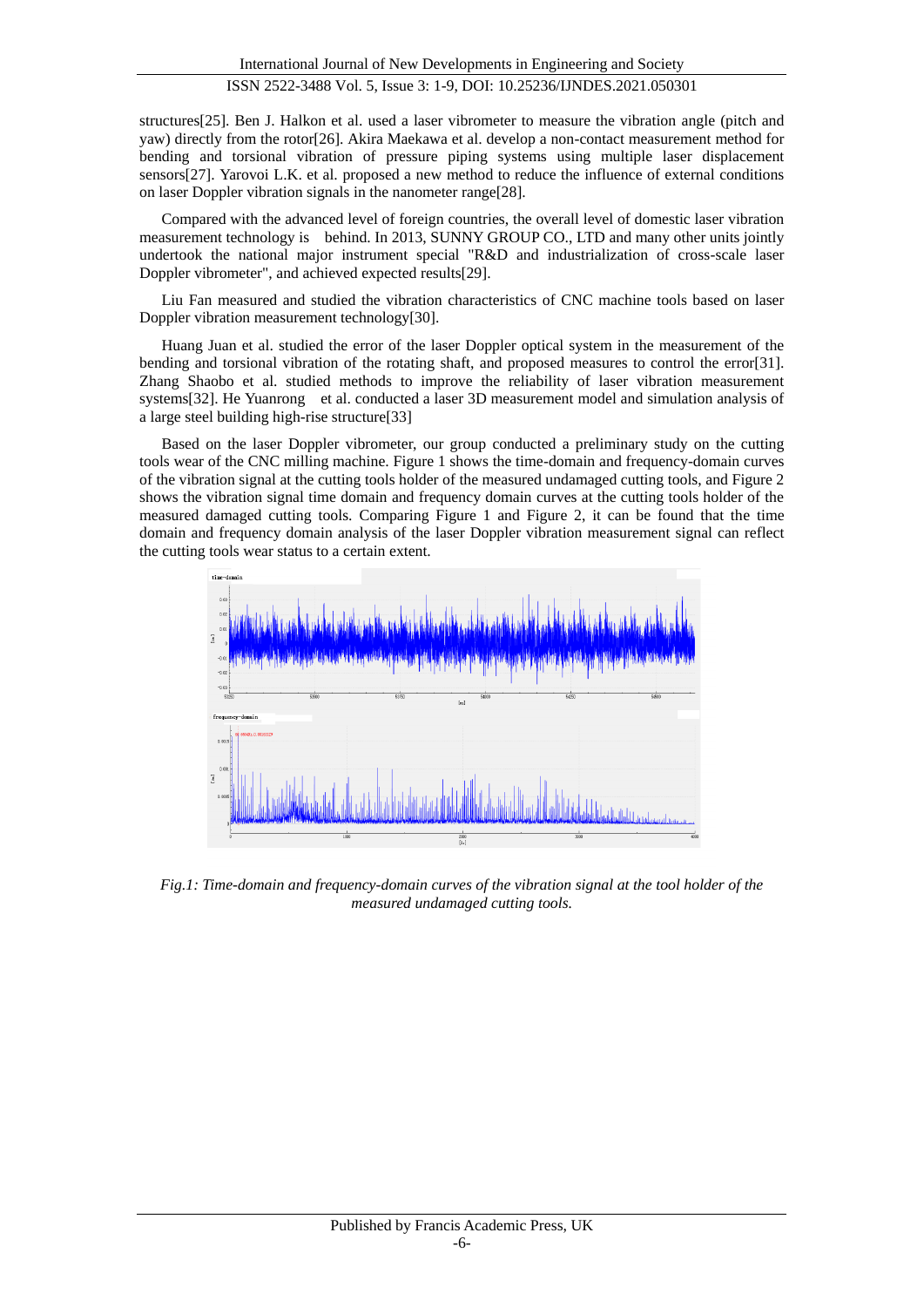

*Fig.2: Time-domain and frequency-domain curves of the vibration signal at the tool holder of the measured damaged cutting tools.*

## **4. Conclusions**

At present, the mainstream method of monitoring cutting tools wear status of CNC machine at home and abroad is through the monitoring of acoustic emission, acceleration, cutting sound, motor current, cutting force sensor signals and various monitoring information fusion related to cutting tools wear or damage. Through support vector machine, wavelet transform, neural network, hidden Markov model, multi-scale analysis, deep learning and other methods for monitoring sensor data signal processing and establishing prediction models. However, in the CNC milling process of molds, in order to improve the use efficiency of coated cutting tools, it is necessary to judge the time point when the coating of the cutting tools wears out to be accurate to 0.5 seconds, so as to achieve compatibility with different cutting tools change control systems of the machine, and their research results need to be further deepened. Among them, the measurement of the parameters of the milling process based on the laser vibrometer is one of the directions of future research.

## **Acknowledgements**

This paper is supported by Projects of major scientific and technological research of Ningbo City(2020Z065), Project of Natural Science Foundation of Ningbo city(2016A610039), Major instrument special projects of the Ministry of Science and Technology of China(2018YFF01013200), Projects of scientific and technological research of colleges student's of Zhejiang province(2020)..

## **References**

*[1] Rotating multi-component dynamometer up to 20000rpm Kistler[EB/OL]. https://www.kistler. Com /en/product/type-9170a/.*

*[2] Totis G, Wirtz G, Sortino M, et al. Development of a dynamometer for measuring individual cutting edge forces in face milling[J]. Mechanical Systems and Signal Processing. 2010, 24(6): 1844-1857.*

*[3] Ma L.PVDF sensor based wireless monitoring of milling process[D]. Atlanta: Georgia Institute of Technology, 2013.*

*[4] Sensory tool holder–SPIKE[EB/OL]. http:// www. pro-micron.de/ en/products/sensory-toolholder-spike/.[2018-12-01].*

*[5] Matsuda R, Shindou M, Furuki T, et al. Monitoring method of process temperature and vibration of rotating machining tool with a wireless communication holder system[C]. Materials Science Forum. 2016, 874: 519-524.*

*[6] Guan Shan. Technology of classification and forecast of tools wear based on multi-feature analysis and fusion of AE[D]. Changchun: Jilin University, 2011*

*[7] Guan Shan, Pang Hongyang, Song Weijie, Kang Zhenxing. Cutting tool wear recognition based on MF-DFA feature and LS-SVM algorithm[J].Transactions of the Chinese Society of Agricultural Engineering, 2018, 34(14): 61-68*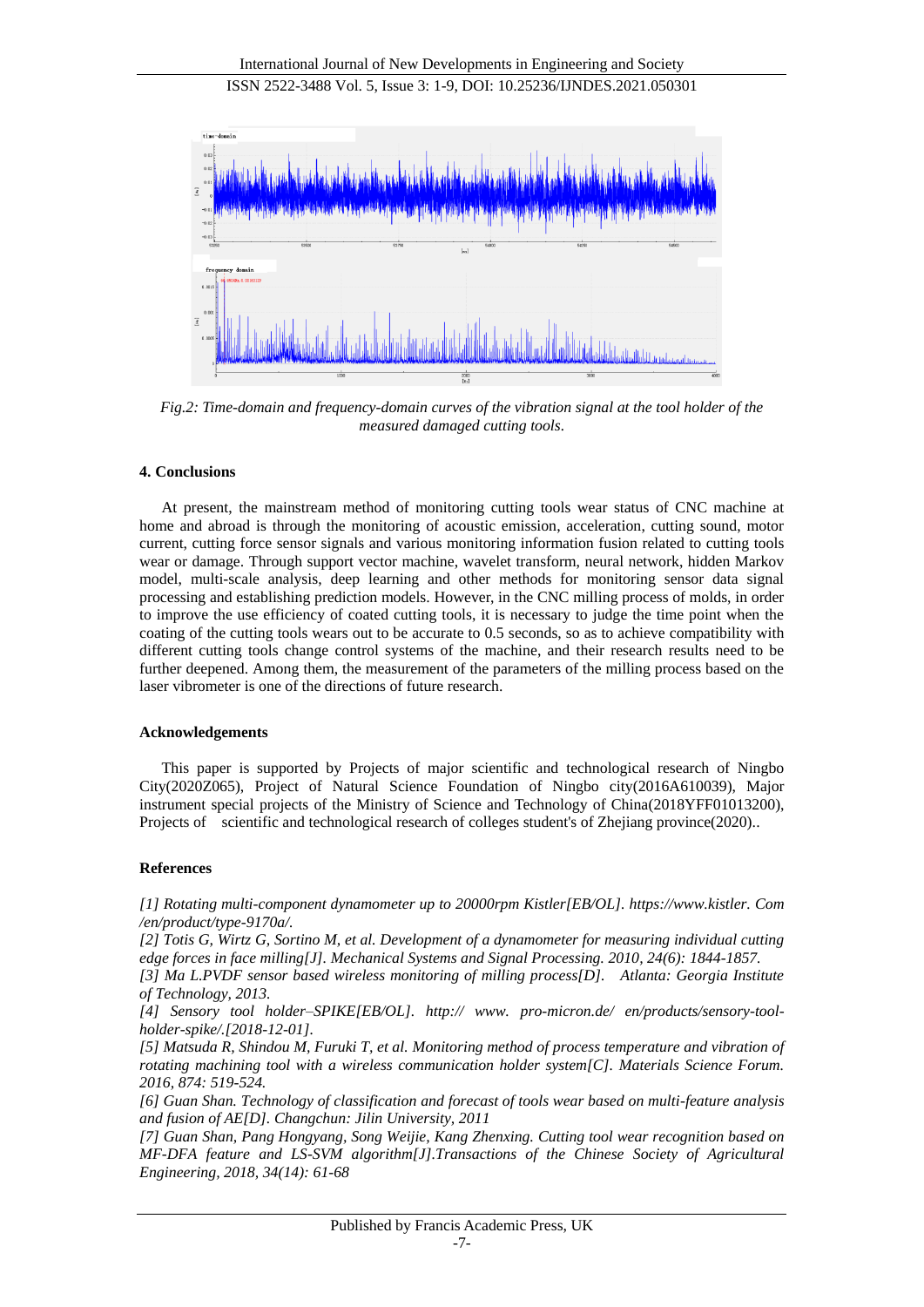*[8] Guan Shan, Song Weijie, Cui Jindong. A tool wear condition monitoring method based on image features and LLTSA algorithm[P]. Chinese patent, CN107378641B*

*[9] Zhang Kaifeng. Study on the method of tool wear condition monitoring based on multi-sensor information fusion[D]. Shenyang: Northeastern University, 2016*

*[10] Chen Hongtao. Study on tool wear monitoring and prediction technology based on multi-parameter information fusion[D]. Chengdu: Southwest Jiaotong University, 2013*

*[11] Dong Hui. Study on state monitoring technology of tool wear based on Hilbert-Huang transform [D]. Shenyang: Shen yang Aerospace University, 2013*

*[12] Nie Peng, Chen Yanhai, Xu Tao, Xu Hongyao, Li Zhengqiang. Tool wear tester [P]. Chinese patent, CN201776666U*

*[13] Sun Yanjie, Ai Changsheng. The tool wear condition monitoring based on the parameters fusion of the cutting noise and the cutting force[J]. Modular Machine Tool & Automatic Manufacturing Technique, 2011, 53(5): 42-45*

*[14] Wang Xiaoqiang, Zhang Yun, Zhou Huamin, Fu Yang. Continuous tool wear monitoring based on hidden Markov model[J]. Modular Machine Tool & Automatic Manufacturing Technique, 2016, 58(10): 87-90*

*[15] Xu Yanwei, Chen Lihai, Yuan Zihao, Jie Tancheng. Intelligent recognition of tool wear conditions based on the information fusion[J]. Journal of Vibration and Shock, 2017, 36(21): 257-264*

*[16] Liu Chenyin, Wu Hao, Wang Liping, Zhang Zhi. Tool wear state recognition based on LS-SVM with the PSO algorithm[J]. Journal of Tsinghua University(science and techology), 2017, 57(9): 975-979*

*[17] Zhang Yanchao. The research of tool condition monitoring based on multi-scale principal component analysis[D]. Tianjin: Tianjin University, 2016*

*[18] Wang Guofeng, Guo Zhiwei, Feng Xiaoliang. Tool wear condition monitoring method based on conditional random field model[P]. Chinese patent, CN102689230B*

*[19] Lin Yang, Gao Siyu, Liu Tongshun, Zhu Kunpeng. A Deep learning -based method for tool wear state prediction in high speed milling[J]. Machinery & Electronics, 2017, 35(7): 12-17*

*[20] https://www.siger-data.com/home.php/user/index/detail.html?id=104, SIGER tool monitoring management system, Jiangsu SIGER Innovation With Data Technology Co., Ltd*

*[21] https://www.zhan-wan.com/product-AI/, General scene algorithm, Shanghai Zhanwan Information Technology Co., Ltd*

*[22] Li Bin. A tool wear monitoring method based on current and acoustic emission composite signal[P]. Chinese patent, CN104723171B.*

*[23] Fu Yunlong. Research and development on system of tool wear monitoring based on the spindle power and signal eigenvalues[D]. Chendu: Southwest Jiaotong University, 2018.*

*[24] Ma Xie, Li Ming, Ye Lingjian, Ma Xiushui, Yu Kaidong, Zhu Leilei, Song Yunfeng. Research on Self Calibration Technology for Precision Workpiece Measurement Based on Laser Doppler Vibrometer[J]. Integrated Ferroelectrics, 2019, 199(1): 160-171*

*[25] Swagata Banerjee, Chao Chi. State dependent fragility curves of bridges based on vibration measurements[J]. Probabilistic Engineering Mechanics, 2013, 33: 116–125*

*[26] Ben J. Halkon, Steve J. Rothberg. angular (pitch and yaw) vibration measurements directly from rotors using laser vibrometry[J]. Mechanical Systems and Signal Processing, 2014, 46(2): 344–360*

*[27] Akira Maekawa, Michiyasu Noda, Masanori Shintani, Michiaki Suzuki. Development of noncontact measurement methods using multiple laser displacement sensors for bending and torsional vibration stresses in piping systems[J]. The International Journal of Pressure Vessels and Piping, 2014, 37: 38-45*

*[28] Yarovoi L.K., Stepakhno I.V. A novel approach to reduce the influence of external conditions on the laser Doppler vibrometer signal acting in the nanometer range[C]. Journal of Physics: Conference Series(13th International Conference on Vibration Measurements by Laser and Noncontact Techniques). 2018, 1149(1): 12023-12030*

*[29] Xie Ma, Hui Wang, Ming Li, Xiushui Ma, Lingjian Ye, Yunfeng Song, Yaodong Song, Leilei Zhu. Research on Speed Measurement Signal Denoising Processing of Laser Doppler Vibrometer[J]. Integrated Ferroelectrics, 2021, 217(1): 11-16*

*[30] Liu Fan. Preliminary study on vibration measurement based on laser Doppler technology for numerical control machine tools[D]. Changsha: National University of Defense Technology, 2011*

*[31] Huang Juan, Song Danlu, Zhao Dengfeng, Zeng Guoying, Xiongping. Error analysis of laser Doppler optical system for rotating axis' bending and torsional vibration measurement [J]. Machinery Design & Manufacture, 2012, 50(11): 217-219*

*[32] Zhang Shaobo, Chen Haifeng, Xu Feng. Methods to improve reliability of vibration measurement system[J]. Journal of Rocket Propulsion, 2013, 39(1): 84-88.*